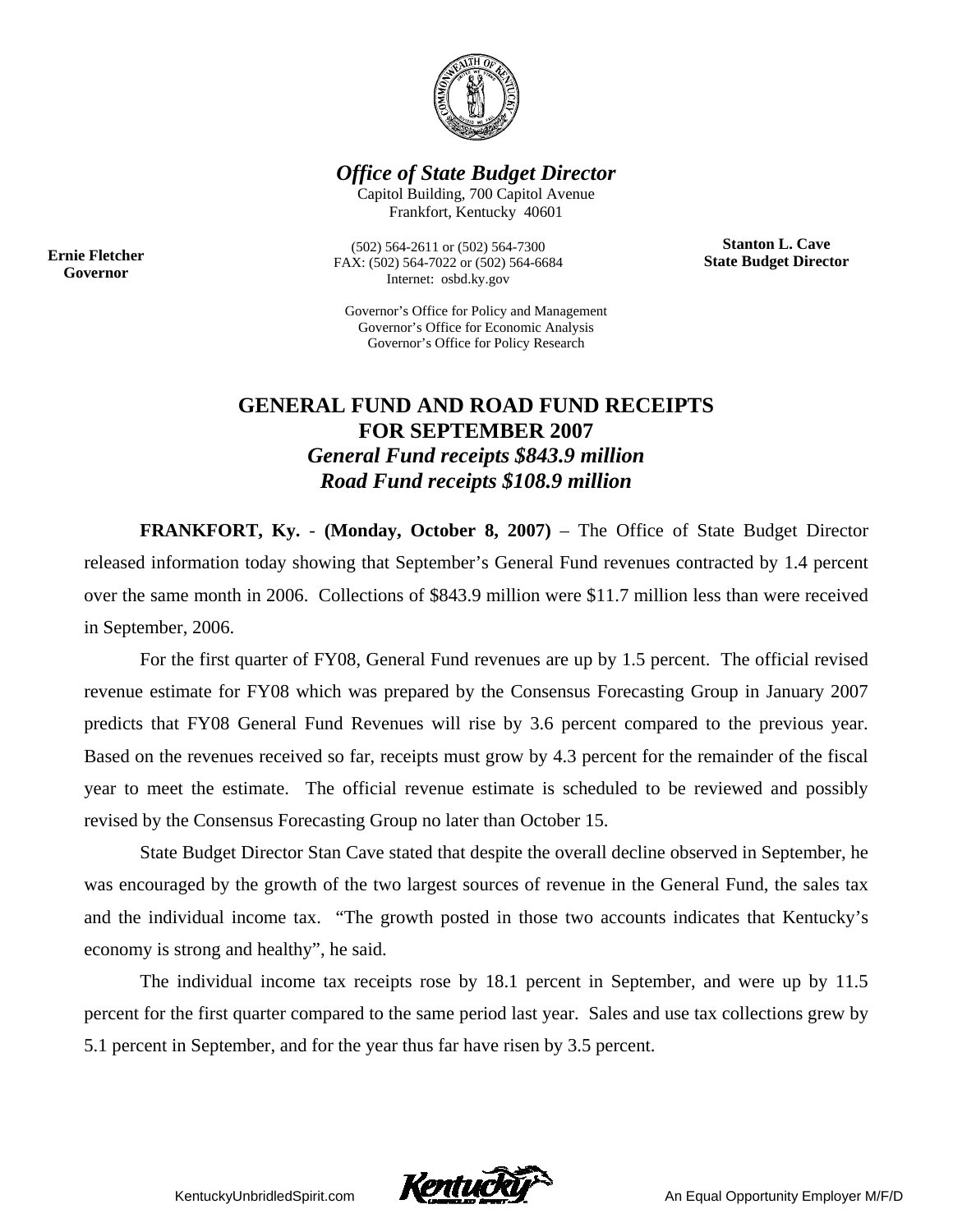Cave explained that cuts in the corporation income tax, including a rate reduction effective on January 1 of 2007, and a reassignment of taxes paid by businesses organized as pass-through entities, reduced the corporation income tax in September. Compared to a year earlier, the corporation income tax declined by 40.6 percent in the past month.

Among other major accounts for September:

- The coal severance tax was down by 7.8 percent.
- Property taxes rose by 85.1 percent due primarily to timing in the area of the Public Service Company Property Tax.
- Cigarette taxes fell by 6.0 percent.
- Lottery revenues were unchanged.

The Road Fund posted growth of 10.1 percent in September. Total revenues of \$108.9 million were \$10.0 million more than the \$98.9 million collected a year earlier. For the first quarter of Fiscal Year 2008, Road Fund receipts are up 7.7 percent. The official revenue estimate projected FY08 growth of 3.9 percent. Based on year-to-date growth, the Road Fund must expand by 2.7 percent to meet the official estimate.

Road Fund growth in September was boosted by the growth in motor fuels taxes (up by 16.5 percent), motor fuels use and surtax (up 25.4 percent), and motor vehicle license taxes (up 68.6 percent). Meanwhile, the motor vehicle usage tax fell by 3.1 percent, and nontax receipts were down 27.2 percent mainly due to the repeal of remaining tolls on Kentucky parkways.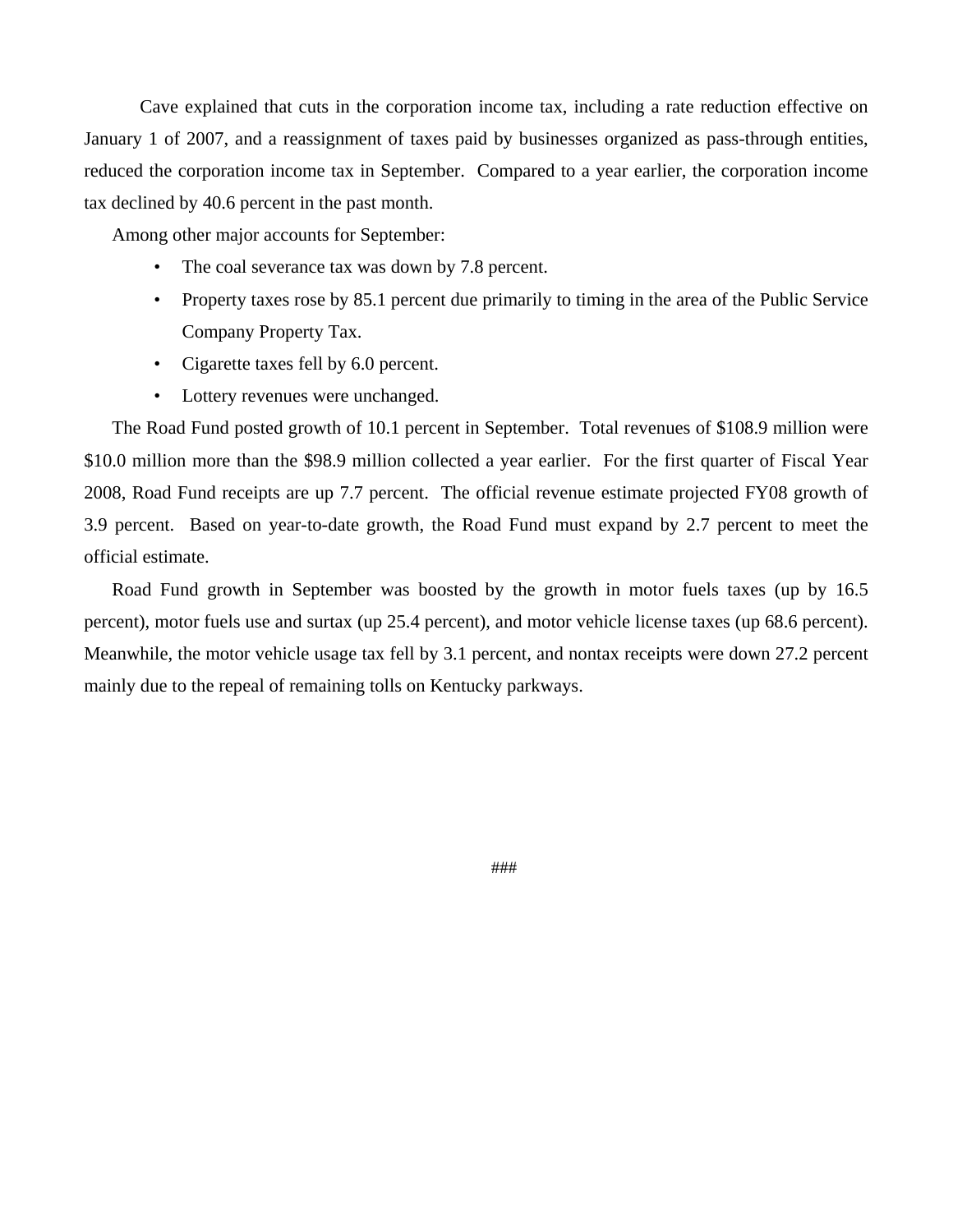## **KENTUCKY STATE GOVERNMENT REVENUE 1. GENERAL FUND REVENUE**

|                                                         | <b>SEPTEMBER</b> |                  |            | <b>JULY THROUGH SEPTEMBER</b> |                         |           |
|---------------------------------------------------------|------------------|------------------|------------|-------------------------------|-------------------------|-----------|
|                                                         | 2007             | 2006             | % Change   | FY 2008                       | FY 2007                 | % Change  |
| <b>TOTAL GENERAL FUND</b>                               | \$843,856,140    | \$855,620,254    | $-1.4%$    | \$2.067.111.590               | \$2,035,738,110         | 1.5%      |
| <b>Tax Receipts</b>                                     | \$822,320,548    | \$834,738,192    | $-1.5%$    | \$1,997,393,265               | \$1,966,696,560         | 1.6%      |
| Sales and Gross Receipts                                | \$286,435,878    | \$279,981,885    | 2.3%       | \$840,733,564                 | \$816,467,697           | 3.0%      |
| <b>Beer Consumption</b>                                 | 583,705          | 611,369          | -4.5%      | 1,841,929                     | 1,791,350               | 2.8%      |
| <b>Beer Wholesale</b>                                   | 5,051,500        | 4,592,387        | 10.0%      | 14,195,303                    | 13,209,659              | 7.5%      |
| Cigarette                                               | 12,861,295       | 13,681,804       | $-6.0%$    | 43,773,840                    | 41,701,350              | 5.0%      |
| <b>Distilled Spirits Case Sales</b>                     | 8,003            | 7,669            | 4.3%       | 25,372                        | 23,986                  | 5.8%      |
| <b>Distilled Spirits Consumption</b>                    | 808,635          | 787,114          | 2.7%       | 2,564,003                     | 2,454,522               | 4.5%      |
| <b>Distilled Spirits Wholesale</b>                      | 1,987,147        | 1,846,822        | 7.6%       | 6,336,080                     | 5,921,355               | 7.0%      |
| <b>Insurance Premium</b>                                | 23,169,822       | 28,439,307       | $-18.5%$   | 24,057,543                    | 28,797,283              | $-16.5%$  |
| Pari-Mutuel                                             | 161,829          | 112,496          | 43.9%      | 709,782                       | 739,283                 | $-4.0%$   |
| Race Track Admission                                    | 17,230           | 16,083           | 7.1%       | 152,651                       | 117,774                 | 29.6%     |
| Sales and Use                                           | 235,466,206      | 224,033,500      | 5.1%       | 728,207,530                   | 703,823,093             | 3.5%      |
| Wine Consumption                                        | 176,741          | 174,456          | 1.3%       | 551,662                       | 530.095                 | 4.1%      |
| Wine Wholesale                                          | 851,180          | 826,544          | 3.0%       | 2,660,279                     | 2,533,253               | 5.0%      |
| <b>Telecommunications Tax</b>                           | 4,511,676        | 4,090,777        | 10.3%      | 13,325,831                    | 12,641,426              | 5.4%      |
| <b>Other Tobacco Products</b>                           | 780,911          | 761,556          | 2.5%       | 2,331,758                     | 2,183,268               | 6.8%      |
| License and Privilege                                   | \$38,626,558     | \$26,414,626     | 46.2%      | \$87,784,495                  | \$70,998,141            | 23.6%     |
| Alc. Bev. License Suspension                            | 121,050          | 74,000           | 63.6%      | 318,770                       | 101,000                 | 215.6%    |
| Coal Severance                                          | 18.452.495       | 20,007,593       | $-7.8%$    | 53,432,118                    | 54,763,148              | $-2.4%$   |
| <b>Corporation License</b>                              | 298,677          | 801,001          | $-62.7%$   | 1,902,281                     | 1,687,671               | 12.7%     |
| <b>Corporation Organization</b>                         | 78,852           | 27,946           | 182.2%     | 88,057                        | 41,400                  | 112.7%    |
| Occupational Licenses                                   | 8,955            | 8,480            | 5.6%       | 40,595                        | 30,509                  | 33.1%     |
| Oil Production                                          | 723,675          | 537,355          | 34.7%      | 2,039,617                     | 1,858,768               | 9.7%      |
| Race Track License                                      | 8,050            | 18,000           | $-55.3%$   | 186,575                       | 160,500                 | 16.2%     |
| <b>Bank Franchise Tax</b>                               | 37,871           | 151,262          | $-75.0%$   | (45, 848)                     | (217, 827)              |           |
| <b>Driver License Fees</b>                              | 62,059           | 56.139           | 10.5%      | 176,915                       | 161,262                 | 9.7%      |
| <b>Minerals Severance</b>                               | 1,381,060        | 1,265,302        | 9.1%       | 4,577,349                     | 4,171,119               | 9.7%      |
| <b>Natural Gas Severance</b>                            | 2,363,853        | 3,467,548        | $-31.8%$   | 6,466,697                     | 8,240,592               | $-21.5%$  |
| <b>Limited Liability Entity</b>                         | 15,089,962       | 0                | $---$      | 18,601,369                    | $\Omega$                | $-$ --    |
| Income                                                  | \$466,694,590    | \$506,972,646    | $-7.9%$    | \$986,684,703                 | \$1,017,479,565         | $-3.0%$   |
| Corporation                                             | 133,820,748      | 225, 127, 493    | $-40.6%$   | 163,972,164                   | 279,638,932             | $-41.4%$  |
| Individual                                              | 332,873,843      | 281,845,153      | 18.1%      | 822,712,539                   | 737,840,634             | 11.5%     |
| Property                                                | \$22,618,980     | \$12,221,352     | 85.1%      | \$58,819,593                  | \$41,121,249            | 43.0%     |
| Building & Loan Association                             | 5,045            | (95,716)         |            | 93,832                        | 423,953                 | -77.9%    |
| General - Real                                          | 109,783          | (30, 312)        | $---$      | 576,149                       | 284,962                 | 102.2%    |
| General - Tangible                                      | 8,593,861        | 7,659,422        | 12.2%      | 26,264,166                    | 22,970,554              | 14.3%     |
| Omitted & Delinquent                                    | 4,636,631        | 2,957,233        | 56.8%      | 19,557,415                    | 11,697,970              | 67.2%     |
| <b>Public Service</b>                                   | 9,172,009        | 1,723,350        | 432.2%     | 12,164,491                    | 5,728,272               | 112.4%    |
| Other                                                   | 101,651          | 7,376            | 1278.2%    | 163,541                       | 15,537                  | 952.6%    |
| Inheritance                                             | \$4,774,107      | \$6,067,346      | $-21.3%$   | \$14,061,662                  | \$12,237,207            | 14.9%     |
| Miscellaneous                                           | \$3,170,435      | \$3,080,337      | 2.9%       | \$9,309,248                   | \$8,392,700             | 10.9%     |
| <b>Legal Process</b>                                    | 2,251,795        | 2,279,278        | $-1.2\%$   | 6,553,328                     | 6,786,083               | $-3.4%$   |
| T. V. A. In Lieu Payments                               | 918,640          | 801,059          | 14.7%      | 2,755,921                     | 1,602,119               | 72.0%     |
| Other                                                   | 0                | 0                | $---$      | 0                             | 4,499                   | $-100.0%$ |
| <b>Nontax Receipts</b>                                  | \$20,553,191     | \$15,794,650     | 30.1%      | \$67,977,075                  | \$61,891,237            | 9.8%      |
| <b>Departmental Fees</b>                                | 2,760,066        | 2,399,580        | 15.0%      | 7,352,300                     | 6,657,698               | 10.4%     |
| <b>PSC Assessment Fee</b>                               | 27,608           | 8,367            | 230.0%     | 10,529,657                    | 12,258,825              | $-14.1%$  |
| Fines & Forfeitures                                     | 2,537,745        | 2,279,011        | 11.4%      | 7,616,003                     | 6,661,948               | 14.3%     |
| Interest on Investments                                 | 160,048          | 118,817          | 34.7%      | 436,629                       | 361,287                 | 20.9%     |
| Lottery                                                 | 14,500,000       | 14,500,000       | 0.0%       | 41,500,000                    | 41,000,000              | 1.2%      |
| Sale of NO <sub>x</sub> Credits<br><b>Miscellaneous</b> | 0<br>567,723     | 0<br>(3,511,125) | ---<br>--- | 0<br>542,485                  | 87,500<br>(5, 136, 022) | -100.0%   |
| <b>Redeposit of State Funds</b>                         | \$982,401        | \$5,087,412      | $-80.7%$   | \$1,741,250                   | \$7,150,312             | $-75.6%$  |
|                                                         |                  |                  |            |                               |                         |           |